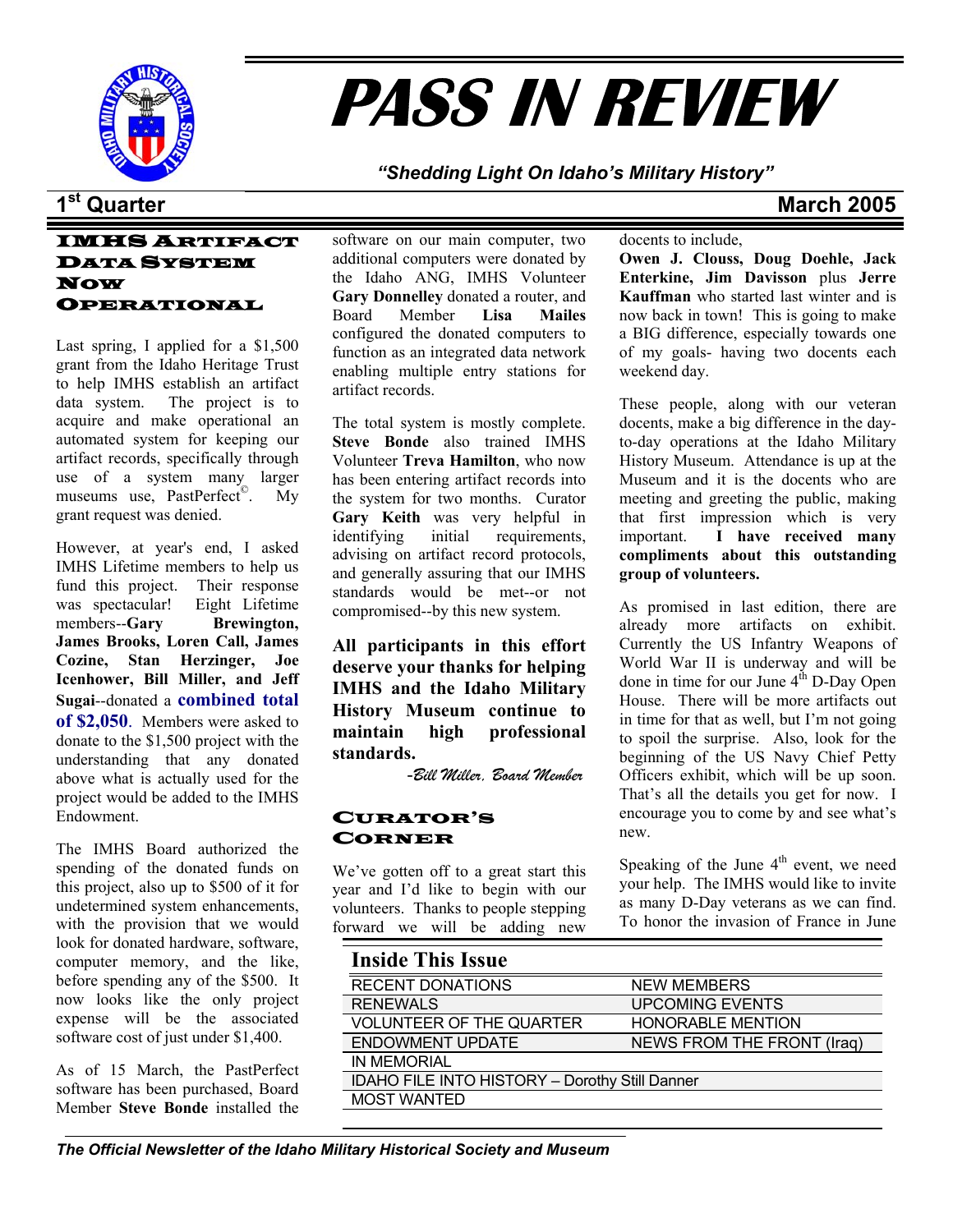## **PASS IN REVIEW** *March 2005* **-2-**

of 1944, there will be different activities including a brief ceremony to show our appreciation to those who helped liberate Europe. If you know of anyone who participated in this campaign, please encourage that person to contact us at the Museum. We would be grateful to have them here.

One aspect of the IMHS that many of you don't hear much about is our educational activities, which are an important part of our operations. This past year I have been actively working with local schools to increase field trips to the Museum. A big barrier has been funding for these trips so I am working on a grant request to obtain these funds.

The Idaho Military History Museum is a wonderful asset and local students need to see it more. Additionally, Board members **Ken Swanson, Rick Johnson, Russ Trebby** and I visit schools in the area to do presentations about various topics including the Civil War, World War I, World War II and Vietnam. This outreach program is successful and quite popular with teachers and students.

In closing, I would like to remind you about the Mountain Home Air Force Base Airshow. It will be 17- 18 September this year and the IMHS will have an important role in the Heritage Hangar. Already this is shaping up to be a significant part of the airshow.

We will need lots of volunteers for this to be a success, especially in the dog tag sales area. The IMHS now has two working machines and it would be great if we had the staff to run them. If you are interested, this is a great opportunity to help the IMHS. Need more incentive? **The Thunderbirds are scheduled to perform on Sunday!** Please feel free to contact me at the Museum at 422-4841 if you have any questions!

#### RECENT DONATIONS

This list is by no means all-inclusive, but highlights some unique items that have recently been donated to the Museum.

**MG John F. Kane** – WWII Ration Coupons and WWII Farragut Idaho post cards. These postcards were mailed from the Naval Training Camp circa 1944. The postcards are in the process of being scanned and reproductions of them will soon be available in the Museum's gift shop.



**WWII Farragut Post Card**

**John F. Humphrey** – 1899 West Point Yearbook and photos of Charles F. Humphrey. John is a descendent of then First Lieut. Charles F. Humphrey who was awarded the Medal of Honor during the 1877 Nez Perce War at the battle of Clearwater.

**Pete Boyd** – WWII USMC officers uniform, photos, and papers. $\star$ 

## NEW MEMBERS

In recognition and appreciation for all of his support during his tenure as Adjutant General, the Board presented General Kane with an Honorary Lifetime Membership upon his retirement. Please give a warm welcome to **General Kane!** 

## RENEWALS

Don't forget that your membership is now renewable in January. Check your address label on your newsletter to be sure you have. *Thank you for supporting the Idaho Military History Museum!*

## UPCOMING EVENTS

Here are **some** of the events we currently have scheduled; more details will be posted on the webpage as invitations are confirmed and more information becomes available.

**2 April 2005**. A Military Collector's Exhibit is scheduled for Saturday April 2nd at the Idaho State Historical Museum from 0900 to 1700. \$2 admission. The format will be similar to the *Antique Road Show*. People will be invited to bring in their military artifacts that they can't identify and military collectors will identify them. No appraisals, no sales. The event will be indoors and the IMHS will have a display and membership booth.

**30 May 2005.** Channel 7's Larry Gebert will do his early morning show **LIVE** at the Museum to help us promote our **4 June, D-Day Open House.** Be sure and tune in!

**4 June 2005. D-Day Open House.** Honoring those who stormed the beaches on D-Day, June 6, 1944. The day will begin with a soldiers breakfast from 0830 - 1000; the Open House will run from 1000 - 1600. Both Allied and Axis bivouac sites will be set up with equipment displays, WWII Reenactors will be on hand to answer any questions. There will be firing demonstrations of both Allied and German weapons. **All D-Day Veterans are cordially invited to attend.** 

**8-11 September 2005** – 148th FA WWII Reunion. The Annual Reunion for the 148th FA WWII Veterans will be held in Boise, Idaho on Sept. 8, 9, 10, with a breakaway breakfast on Sunday, Sept. 11. Our own Bill Heath is one of the chairmen and the Museum will be part of the event. To learn more, contact Bill at [wahboi@rmci.net](mailto:wahboi@rmci.net).

**17-18 September 2005.** Mountain Home Air Force Base has invited us to have a booth at their Open House. **The Thunderbirds** will be *gary Keith* Flouse. The Thunderbir House. The Thunderbir is a metal of the 18<sup>th</sup>!!! ★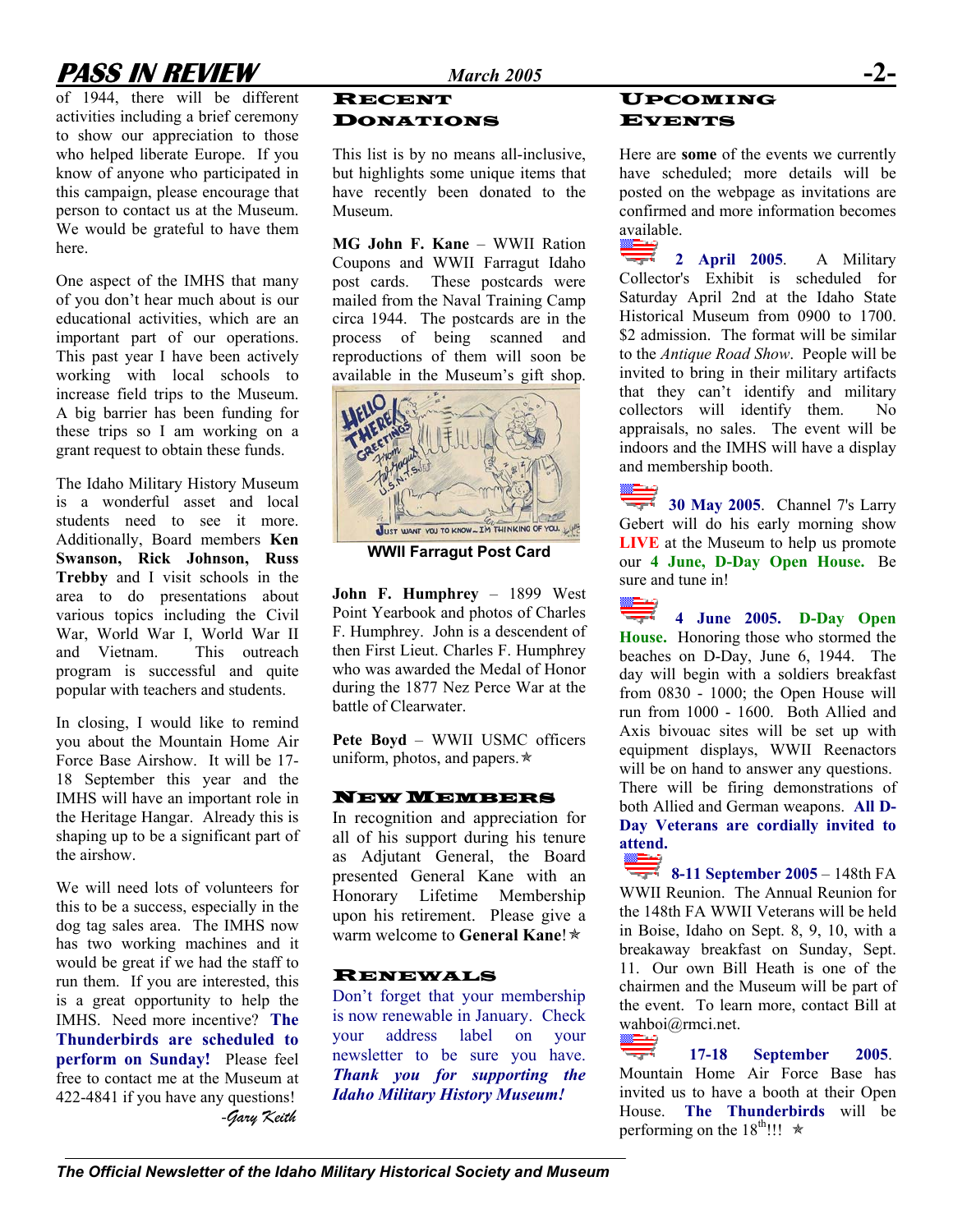## VOLUNTEER OF THE QUARTER



**Please meet Treva Hamilton** 

This month is someone who has brought unique and valuable skills to the Museum. Just over a year ago Treva Hamilton signed up with Volunteermatch.org and became our first volunteer from that service. Her interests? Data entry and office duties! **These skills and talents are greatly appreciated, more than she knows!** She is a very productive lady and very pleasant to be around.

Treva's background is in real estate and title work, something she dabbles in still. What has really interested her at the Museum is the prospect of working with our new PastPerfect software doing data entry. One thing that has impressed me about Treva is her patience- it took us over a year to get it, but it's here and she is working with it.

Her work experiences have **EXECUS** stands at \$33,009.47. benefited the Museum and me with her ability to do lots of the day-today office work, which has added a high degree of professionalism. I have been able to go to her with various tasks, which have aided in improving the overall efficiency of how we do things. I really enjoy working with Treva and look forward to every time she comes in.

*Thank you Treva, we deeply appreciate all your hard work. You are our Volunteer of the Quarter! Thank you for supporting The Idaho* ÕÕÕÕÕ

## HONORABLE MENTION



I have maintained a self-imposed rule in selecting Volunteers of the Quarter and that is to not name a prior VOQ. I am making an exception this time as I do feel it is important to take time to recognize a volunteer who already had that title, in December 2000. That volunteer is **Stan Ogsbury**.

Stan has been most helpful these past months during our docent shortage. He has been more than happy to work extra shifts every time I call to ask. Plus, there have been some last minute cancellations that came up. Stan worked these too with less than 24 hours notice in some cases. I am personally very grateful to him for what he has done for the Museum. **The next time you see Stan, please thank him.** 

#### ENDOWMENT UPDATE

Our Endowment balance currently



Recent Endowment

**Stan Herzinger**  (in memory of Robert V. Estell)

Don't forget, you can also make a credit card donation on *on-line.* Look for this link on the Museum's webpage:

**DONATE NOW THROUGH Network** for Good.

*Military History Museum.*  $\star$ 

## **-3-** *March 2005* **PASS IN REVIEW** NEWS FROM THE FRONT (IRAQ) **By LTC Russ Johnson, Commander TF 1-148 Field Artillery**

As we tenuously worked through the month of Feb., the proud soldiers of the 148<sup>th</sup> continued to post an impressive list of achievements. We experienced *no serious injuries* or damage to equipment, despite the daily activities in the combat zone. Everyone remained safe and healthy. We continue to focus on mitigating risk and exposure to our forces. Keeping the age-old "Scorpion" tradition, soldiers are taking care of soldiers.

This past month, your seasoned soldiers safely logged more than 122,000 vehicle miles (cumulative, since deploying, 239,400 miles). They transported 5,954 gallons of fuel, hauled 84 short tons of cargo, and delivered some 18,060 meals to forward-deployed personnel. The 1- 148th conducted a total of 426 combat patrols, consisting of mounted security, combat logistics, and route-clearing operations. Our Paladin howitzers have fired nearly every day. They have delivered 21,600 pounds of ordinance, from the muzzles of their howitzers. The crewmen are truly superb and dedicated artillerymen.

After nine months of living out of duffel bags, the Scorpion soldiers finally got the opportunity to settle into what will be their home for the near term. They finally have room to unpack trunks and bags that they packed back in Texas, prior to our deployment to Iraq.

Donors include: Throughout Feb., the Scorpion soldiers continued their ongoing humanitarian efforts. They performed medical/dental assistance visits, and delivered heaters, blankets, clothes, shoes and school supplies, to some very grateful people. Our medics have provided emergency medical care to Iraqis. Their efforts have directly saved numerous civilian lives. We continually work side by side with Iraqi medical and emergency-response personnel, both to train, and enable them to achieve self-reliance.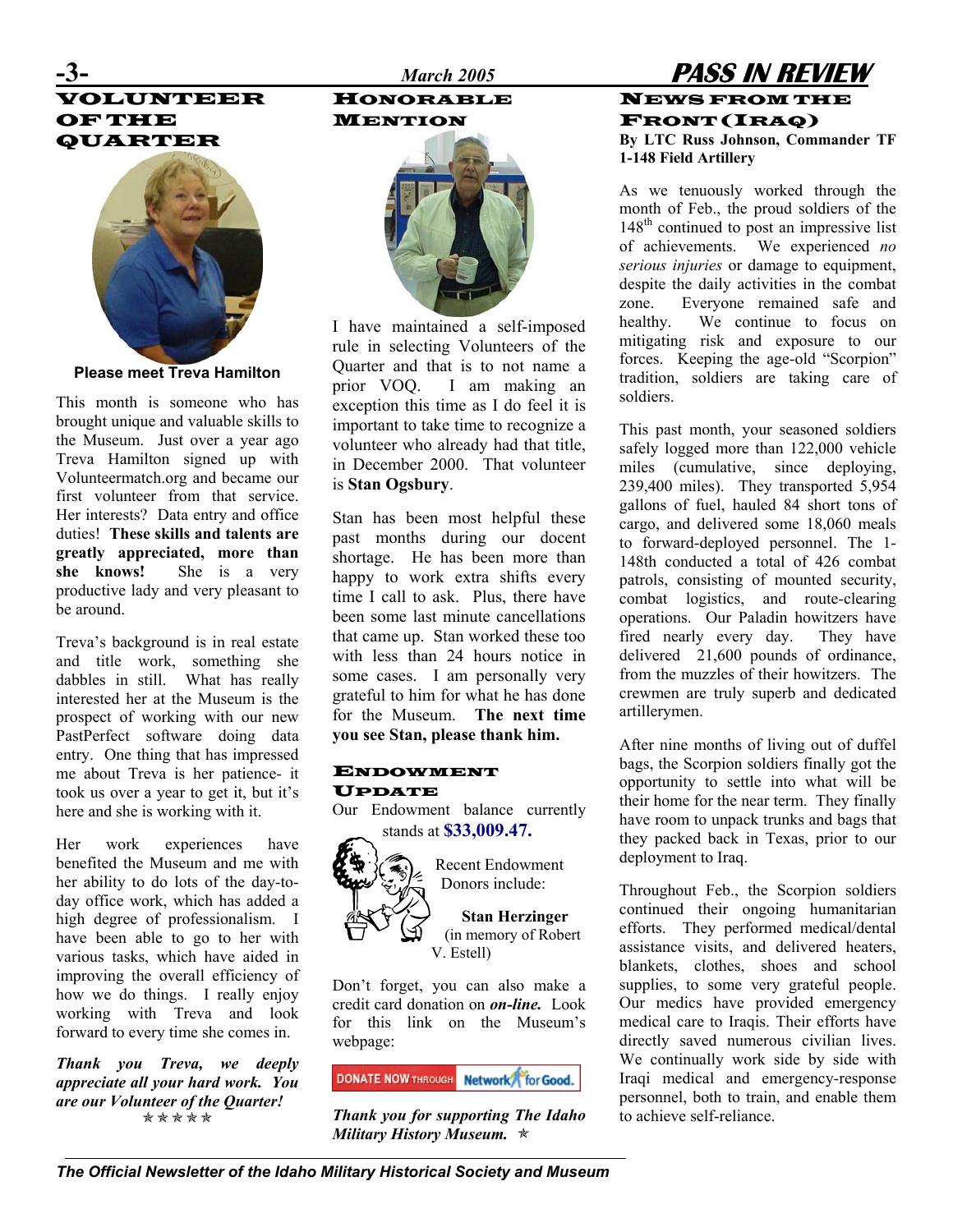## **PASS IN REVIEW** *March 2005*

Our signal personnel have worked long hours, establishing and maintaining our extensive communication networks, signal nodes, and computer systems. Their hard work has allowed us to communicate continuously over multiple, networked signal platforms, encompassing 376 square KM of battle space. Our radar systems provide timely, finite protection to our forward operating bases, by pinpointing locations of bad guys, and their indirect fire systems. They enable us to maintain an exceptional force protection, against a clever and evasive enemy.

The professionalism and commitment of our soldiers manning command and control centers, continues to set the standard across the theater. Our hard-working radiotelephone operators, noncommissioned officers, and support personnel, man our command and control nodes continuously. They provide proactive and responsive control to a very diverse and dispersed battalion.

From conveying situation reports to directing Paladin fires, these capable Redlegs are the nerve center of our operations here. They are well trained and supervised within the battalion, and across a myriad of command posts.

Our commitment to enhancing the Iraqi infrastructure, was evidenced by the completion of two primary schools, and a fully staffed and equipped hospital. These facilities stand as testament to the hard work, pride and dedication evident throughout the 1-148th. Numerous humanitarian projects continue to move steadily forward under the auspices of 1-148th units and project managers. This has enabled many Iraqi construction firms, Iraqi people and local engineers, to sustain regional employment, and bring economic stimulus to the remote areas. It is really something to

watch happy children dancing, singing and laughing, because they finally get to attend school in a clean, safe, and properly-equipped facility.

Your soldiers continue to teach, mentor and coach civic leaders such as mayors, city councilmen, police chiefs, EMS personnel, and regional political leaders in a number of small towns and villages. These emerging governmental agencies are gaining ground every day, and learning how a free, democratic society functions through equal representation. These diverse and ethnically unique regions of Iraq have made great strides in improving their communities, and infrastructure, through the direct efforts of your loved ones.

Training, mentorship, and resourcing our Iraqi Security Force partners, continue to be an important part of our mission here. We train and mentor Iraqi Army personnel, Iraqi Police, and other security agencies, as we collectively move toward a safe, stable and self-reliant Iraqi security force. Every day, our talented citizen soldiers are out teaching and sharing their broad knowledge base with the Iraqis. These proud people are eager to learn and develop their skills, for the betterment of themselves and their country. They are rapidly becoming a professional and confident force across the country.

Our successful deployment to Iraq, is a collective effort of families, friends, employers and soldiers. If it were not for the untiring and selfless support of the wives, husbands, moms, dads, brothers, sisters, sons and daughters of these soldiers, we would not be making the strides we are. My personal thanks to the communities, churches, governmental agencies, and employers, for all you are doing to care for our families, during this long deployment and absence. Your efforts are sincerely appreciated.

Our Rear Detachments staffs, Family Assistance Groups and Family Readiness groups, continue to burn the midnight oil, maintaining the home front. My personal thanks for your untiring efforts to keep our families afloat, and communities informed. You are performing a priceless service to our deployed Guardsmen and women every day. Just like the soldiers and families you support, not a day goes by when you are not asked to drop everything and help someone in need. Your efforts are making this deployment bearable for many of us. For that, we thank you.

Recently I had the opportunity to visit an historic regional memorial, that focuses on the atrocities committed against the Iraqi people. It memorializes the 5,000 plus Iraqi men, women and children, who were deliberately slaughtered back in March of 1988. The memorial and cemetery plots (many are mass graves), are truly humbling to witness. I suddenly realized *this is why we are here.* 

We have now been in Iraq for 90 days. Your soldiers continue to perform admirably and look after each other, in this often dangerous and unpredictable area of the world. Let me assure you that every deployed soldier is making an indelible mark upon the future of this great country. Elected Iraqi officials will soon go to work drafting their constitution, and moving their democratic nation forward.

In closing, the Iraqi people are truly grateful for the hard work, sacrifice, and selflessness of the Coalition Forces, and for the peace and security they all represent. *Your soldiers are making a huge impact on this troubled region*.

*Editors Note: A very special thank you to Bill Heath for his help in making this*  story possible.  $\star$ 

#### IN MEMORIAL

It is with a deep sense of loss that we inform you of the passing of Mr. Robert V. Estell. Our deepest sympathies go out to the Estell family.  $\star$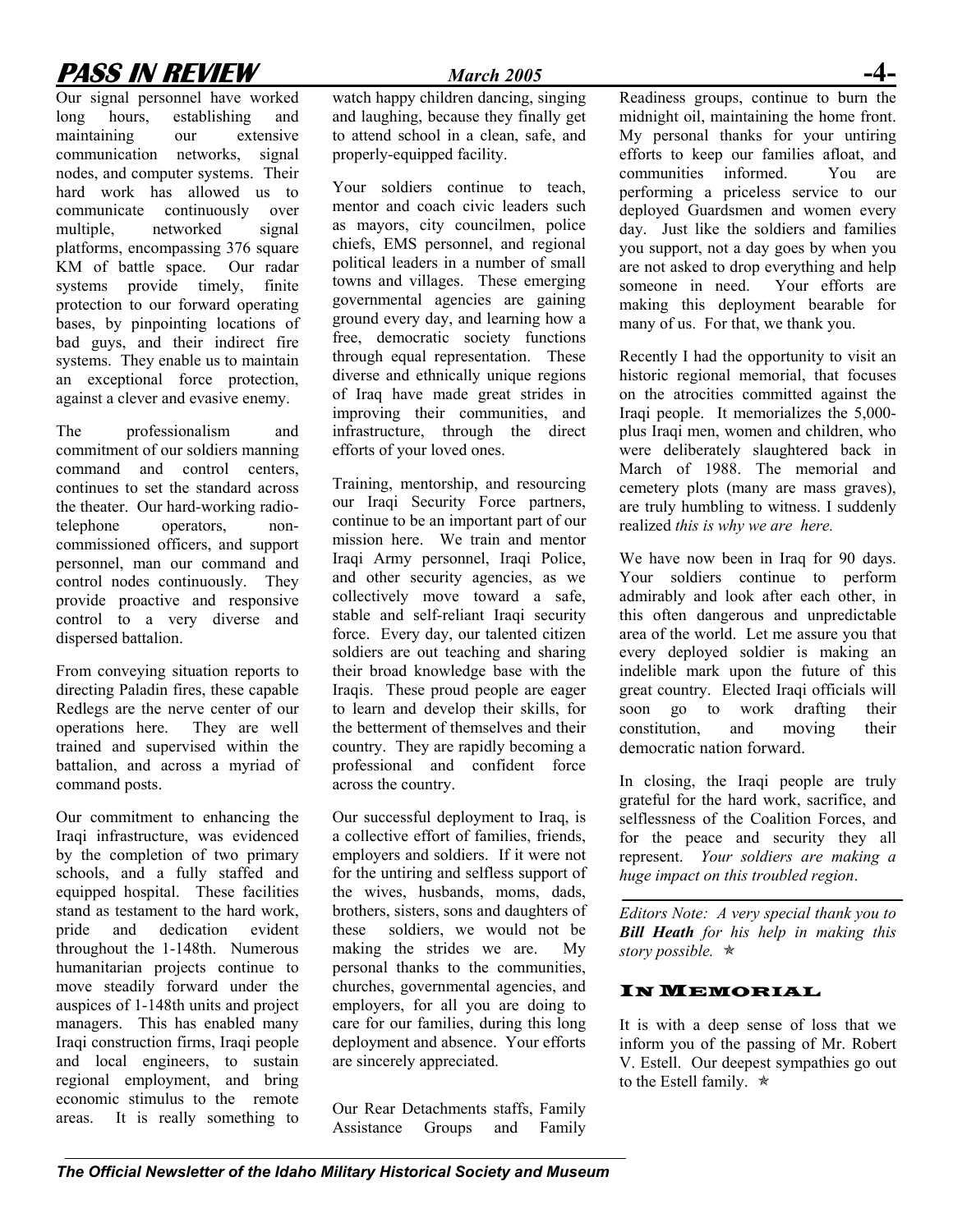## **-5-** *March 2005* **PASS IN REVIEW**

## IDAHO FILE INTO HISTORY



**DOROTHY STILL DANNER NAVY NURSE, POW WWII**<sup>1</sup>

Dorothy was born on November 29, 1914, in Saginaw, Michigan, and grew up in the Los Angeles area. She began nurse's training at 18 years of age because her mother insisted that she become a nurse. It was a three-year course. While she was working in special duty nursing in a doctor's office and surgery at the Hollywood Hospital she noticed application forms for both Army and Navy Nursing Corps. She sent her application to the Navy.



**Dorothy Danner in 1935 as a student nurse at the Los Angeles General County Hospital.2**

She stated she jumped for joy when she received a letter from the Navy's Bureau of Medicine and Surgery to appear at the San Diego Navy Hospital for a physical examination on 20 December 1937. She passed her physical and spent her first twoyear tour of duty, 1938 and 1939, right in her own back yard.

After two years, Dorothy received orders to report to the 16th Naval District, Cavite, Philippine Islands for active duty at the US Naval Hospital, Cañacao, Philippines on or about 1 February 1940.



**The nurses' quarters at the Cañacao Naval Hospital, 1940<sup>2</sup>**

When Dorothy asked, "Where is Cañacao, Philippines" she was told it was about as far away as the Navy was likely to send her. It was at the south end of Manila Bay, Philippines, halfway between China and Australia.

Dorothy's voyage to her new assignment was on the *Henderson* from San Francisco and they stopped in Hawaii and Guam on way to the Philippines. When at last the *Henderson* entered the San Bernardino Strait, the center of the 1,000-mile-long Philippine archipelago, one of the ship's officers pointed out Samar Island on their left as they passed, and farther west was the tail end of Luzon on the right.

As they approached the entrance to Manila Bay they saw the superstructure of the battleship *Idaho.*  Scuttled after WWI, it was manned by soldiers dressed like sailors and they carried on as though it really were a Navy ship. The volcanic rock island on their left was Corregidor.

Dorothy was so fascinated by the could historical setting at the Hospital, that with the commander's permission, she spent hours going through the Hospital's archives with its intriguing old records. She stated it was a happy and relaxed duty station.

In October 1940, relations between the Japanese and other sectors of the settlement had deteriorated so noticeably, the Admiral ordered all Navy dependents in the Philippines to return to the states. By about mid-February 1941, the nurses were the By the summer of 194l, the hospital was in a state of panic. Enlisted patients with poliomyelitis came in from Sangley Point in what seemed to be the makings of an epidemic. Fortunately, that did not materialize, even though the afflicted patients were desperately ill. One sailor had to be put into an iron lung.

When Pearl Harbor was bombed on 7 December 1941, it was 0330 hours, 8 December 1941, in the Philippines. The hospital began a blackout period and air raid alerts. The supply officer gave the nurses sailors' dungarees and work shirts to wear in lieu of their nurses uniforms. The short-crotched men's pants, usually worn along the top of a sailor's pelvis, weren't made for curvaceous female figures, and they were soon told they could wear casual skirts and blouses, or suitable dresses.

The nurses were told they were in a target zone and could be ordered out at a moment's notice. They were also told to pack their personal belongings and to pack a change of clothing and other immediate needs in a small suitcase. They moved the patients from the 240 bed hospital to the former dependent's ward at the Sternberg Hospital.

On 10 December 1941, the Japanese started bombing their location and the nurses took shelter under their building. After the bombing stopped, they discovered that the Navy Yard was flattened and sporadic flames shot up through a blanket of black smoke. They dashed over to the hospital as fast as they

After the raid was over, the Yard's casualties joined the parade en route to the hospital while salvage and demolition operations took priority. All of the Army's airports were wiped out on the first day of the war, and the Sternberg Hospital was flooded with casualties who were placed, row after row, out on the front lawn. Each was given a quarter grain of morphine while an extensive triage was made to determine those most in need of immediate attention.

only women left on the Navy base. In the middle of the night, they moved their patients from Sternberg Hospital to a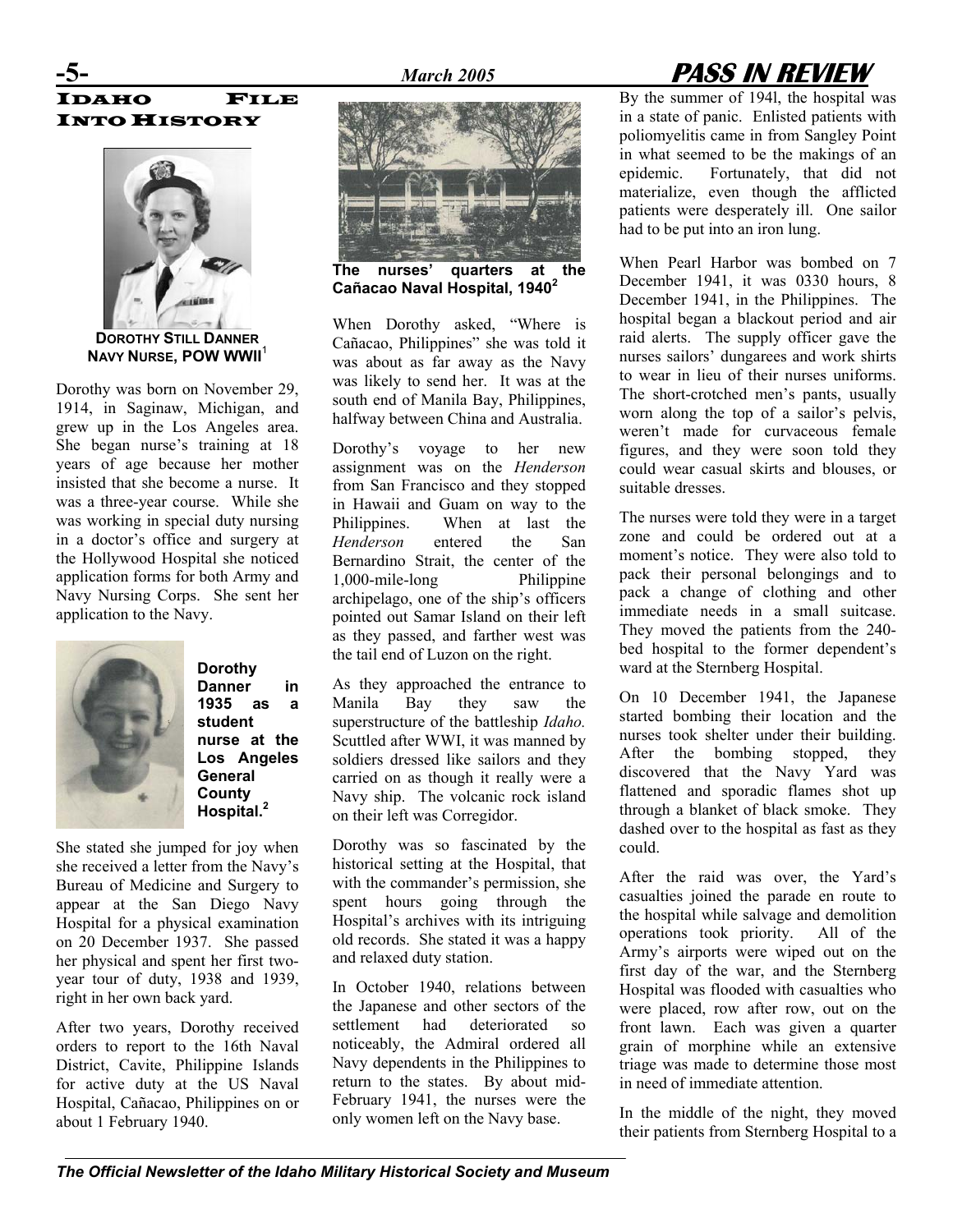## **PASS IN REVIEW** *March 2005* **-6-**

nearby empty Army barracks in PT boats. The medical personnel decided the barracks did not make much of a hospital, so they accepted the Philippine Union College in Balintowak as an alternative. It was out in the countryside and far enough north of Manila that its function as a hospital was of no interest to the Japanese military.

In the meantime, the combined Army and Navy medical corps set up surgical teams in the city so that emergency care could be given on the spot to servicemen and civilians. As soon as their conditions warranted it, civilians were sent to one of the city's hospitals, soldiers to Sternberg, sailors to Balintawak.

During this combined medical corps, Dorothy learned the Army nurses had officer status, while the Navy nurses did not. Granting Army nurses a commission had something to do with the 1920 Army Reorganization Act, and had apparently been a result of their praiseworthy accomplishments while on active duty in Europe. The Army nurses had been granted a relative officer status ranging from second lieutenant to major, with authority directly under the medical officers.

On 12 December 1941, Dorothy sent a telegram to her family back in California. The telegram read: CHRISTMAS GREETINGS ---AM OKAY IN MANILA -- DON'T WORRY ABOUT ME --LOVE DOROTHY. Dorothy was assigned to the Jai Alai Building along with three doctors, three nurses, and 30 or so Army and Navy corpsmen, but they did not have any patients.

On 26 December, they moved to Santa Scholastica. The Army headed in the opposite direction toward Bataan. A third of the citizens of Manila had fled to Bataan along with the Army. The Santa Scholastica was a musical college for young women and was an

excellent choice for the Army's intended purposes.

By the time all of the 84 Army patients plus servicemen found in the city hospitals were added to their roster, the ratio of patients to staff was three to one. On 31 December, they were really jolted when the Army patients were rushed down to the port area to be taken aboard an inner-island ship bearing a huge red cross. They wondered, why not our Navy patients? This brought the ratio close to a oneon-one basis. They thought they would be evacuated any minute.

On New Year's Day the local radio station went off the air. The final edition of the *Manila Tribune* reiterated statements regarding the forthcoming Japanese entry into the city. Civilians were told to carry on normal peacetime pursuits, be respectful, obey the occupying forces. The hospital personnel were ordered to wear the usual white or khaki uniforms while on duty.

On 2 January 1942, a Japanese bicycle brigade, marching soldiers, trucks, and official cars came into the city. Except for guards camped across the street, Santa Scholastica was ignored. The next day, three Japanese officers came in with an interpreter, informed the US commander that *he and his command were prisoners of war,* checked the contents of the safe, and left.

When the guards came in, a series of inspections followed, first for radios, knives, firearms, and flashlights. With smiling faces, the guards pocketed whatever personal effects took their fancy. Seldom did the same guards stay longer than a few days, but each time different guards took over, there were more inspections and more looting. Women's personal effects, except for knives and flashlights, held little interest.

As time went by, conditions deteriorated. No means were taken to feed prisoners, and guards going through the pantry had taken the canned pineapple and similar tasty items. Then they confiscated their quinine, a vital drug in a country infested with malaria-carrying mosquitoes. Unused beds, mattresses, patients' hospital garments, and mosquito nets went out the gate, not to mention nets taken by individual guards.

Their situation deteriorated further when a group of patients, doctors, and corpsmen were sent to a "well-equipped hospital," and with them went more of their scarce medical supplies. Then even more patients, personnel, and supplies were sent to the new hospital. When a patient was sent back for an x-ray, he told them that Pasay was an elementary school, not a hospital. It had no beds, nothing except kid-size desks, and those were being used for firewood to cook the rice.

In February, Dorothy came down with infectious hepatitis. On 8 March 1942, the nurses were ordered to appear in the courtyard, and the Japanese officer told them they were going to Santo Tomas Internment Camp. On the following morning, out the gate went two trucks loaded with their trunks, beds, mattresses, pillows, linens, luggage, buckets, pots, pans, eating implements, the iron and ironing board, the sewing machine, canned goods, powdered milk, and more. Their head nurse, Miss Redecker managed to take all of their service records with her, stuffed into her uniform.

The University of Santo Tomes belonged the Dominican Friars and the Japanese dumped some 3000 men, women, and children there. Housing became a real problem! They finally decided on a room on the second floor for the nurses. Each internee was allowed 22 square feet of floor space. The bathrooms had long lines, and each person was given four sheets of toilet tissue as they entered. Cold-water showerheads were attached to a jerry-rigged pipe extending across the length of the room. Under a frosted window was a sign: IF YOU WANT PRIVACY CLOSE YOUR EYES.

The Navy nurses worked in the Camp's hospital. They soon found out why no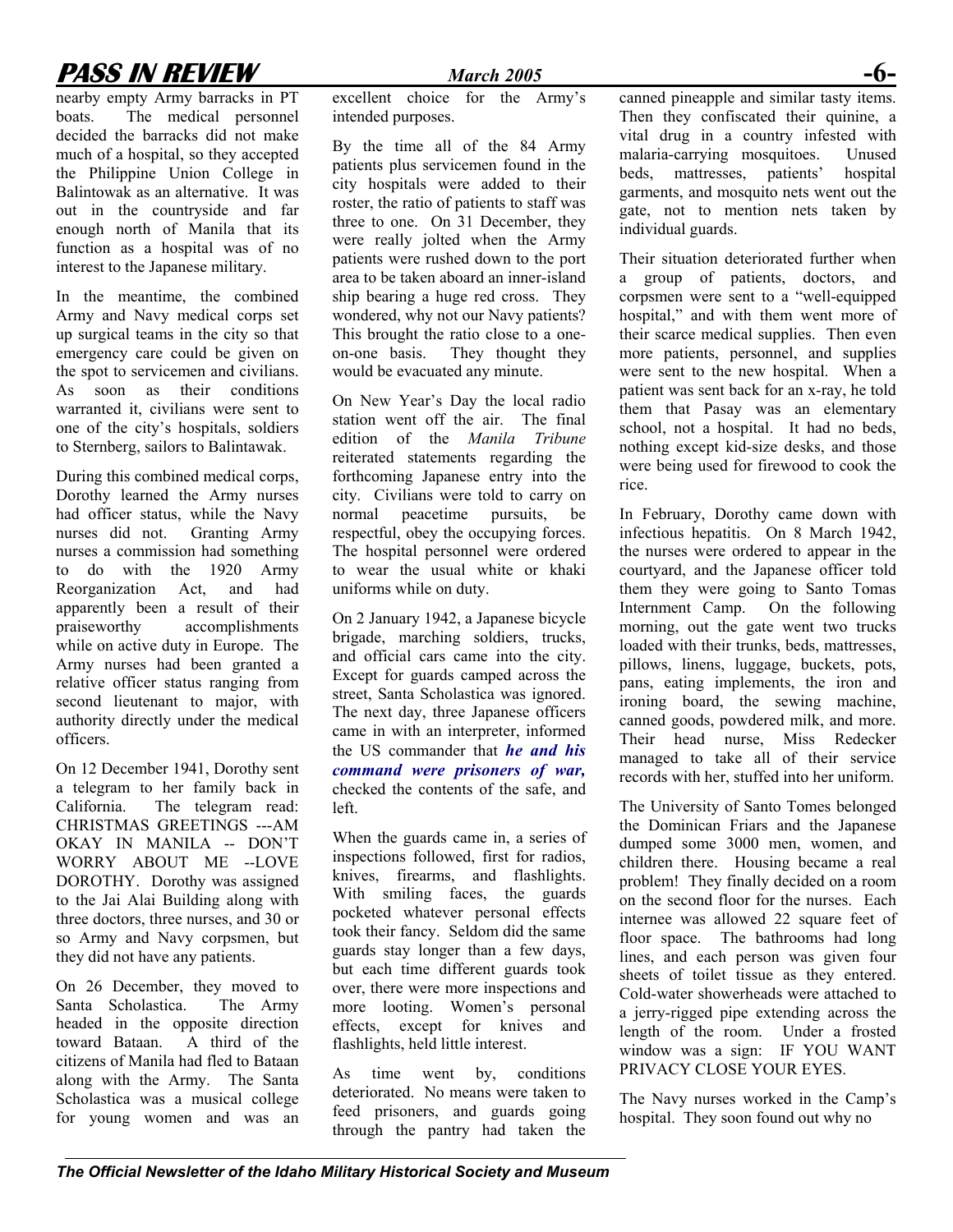

**Internees washing their hair in Santo Thomas**<sup>2</sup>

one was asked to

work longer than two to four hours a day. It was impossible as so much of their time was spent standing in lines. There were lines for the restroom, lines for washing their hair outside under one of the two showerheads attached to a water pipe over a propped-up bathtub, lines for rinsing dishes or washing their laundry under one of many faucets strung along a pipe over a crude trough. The chow line was the longest.

On 9 April 1942, Bataan, where the Army nurses along with many soldiers had gone, fell to the Japanese. For days thereafter, starved and heartsick civilians were brought into Santo Tomas, mostly women, wives, some with children; and they learned some of the hard facts about warfare on the peninsula. They cried as they recalled the horrible conditions they had somehow survived and how the sick and starved servicemen had hardly had enough strength to fight, even if there had been enough ammunition. During the final hours of 8 April 1942, the Army nurses were ordered to go to Corregidor.

On 8 May 1942, Corregidor fell to the Japanese after three weeks of fighting. The big guns of the old *Idaho* would have the distinction of firing the last shells. General MacArthur ordered two PBY's to Corrigedor to fly out key personnel, and 19 Army nurses were among those who left the island.

Also on the  $8<sup>th</sup>$  of May, hundreds of American and Filipino prisoners began the infamous **Death March of Bataan.** 

They had to create ingenious ways to get food and necessities for

themselves and their patients. They looked forward to Red Cross boxes and the items that were left after the Japanese guards took what they wanted. They finally received pay in the form of pesos in December 1942. Monthly pay ranged from 310 to 85 pesos. From this, 60 to 40 pesos were deducted for subsistence and a percentage of the balance was put into a compulsory savings in a Tokyo bank. This left 25 pesos in hand for the top officers and 6 pesos for the

On 12 May, the Chief Nurse asked them to go to Los Baños and help set up the hospital. They shipped all of their belongings on 13 May, which was frightening, because they did not know if they would see them again. Except for what they wore, the contents of their small handbags were all that they had with them.

lowest-rated enlisted men.

They were transported to Los Baños in freight trains. The medical staff was horrified when they realized they were going to close the doors on the men in the boxcars. Finally, a Japanese guard agreed to open the doors on one side, letting medical staff know that they would be held personally responsible if anyone escaped. Two nurses were assigned to each of first six cars. The men insisted the nurses sit in the open space, and a rotation of the men at given intervals was agreed upon.

The city of Los Baños was 70 kilometers southeast of Santo Tomas and the camp was four or five kilometers northeast as the crow flies. The U-shaped infirmary, overlooking a large courtyard, was a mess! In addition, except for a few battered pieces, all furnishings were gone. Some of the cupboards and shelves had been ripped off the walls, and dust-laden spider webs in the spacious rooms obviously hadn't been disturbed for some time.

Dorothy stated that with so many available hands, they converted the infirmary into a hospital with

## **-7-** *March 2005* **PASS IN REVIEW**

remarkable speed. The Japanese brought in an assortment of surgical instruments and an operating table that must have been a museum piece.



**The Navy nurses interned at Santo Tomas, Sept. 1942. Dorothy Danner is in the** 

**second row, far right. Photo was taken by one of the Japanese guards.2**

A dentist brought in his dental chair and instruments from his Manila office, and lab supplies and equipment came in from a fellow internee's downtown laboratory. The nurses groaned at the sight of an oldfashioned wood-burning stove.

The pharmacy began to look and smell like one, and the storeroom became pretty well organized. Now that the wards were ready, the hospital staff was increased by two janitors and eight orderlies who had not been in a hospital since they were born, if then. The hospital kitchen had breakfast, lunch and supper chefs whose previous experience consisted of flipping steaks on a barbeque grill. But, all considered, they decided they liked Los Baños better than Santo Tomes.

By June 1943, the hospital had settled down to a good routine. Dorothy suggested that the internee orderlies be taught some basic nursing skills, and the other nurses elected Dorothy to be their teacher since it was her idea. The classes went quite well and were apparently appreciated. One of the orderlies told her that when he was asked to do something for a patient, that it sure helped to know why and how to do it.

September 1943, the vegetable gardens flourished, and the canteen sold fresh fruits and vegetables, raw sugar, and duck eggs, as well as smelly cheroots and lowgrade tobacco by the kilo. They were able to eat better at this camp. Breakfast included a large ladle of cornmeal mush, coconut milk, a spoon of raw sugar, and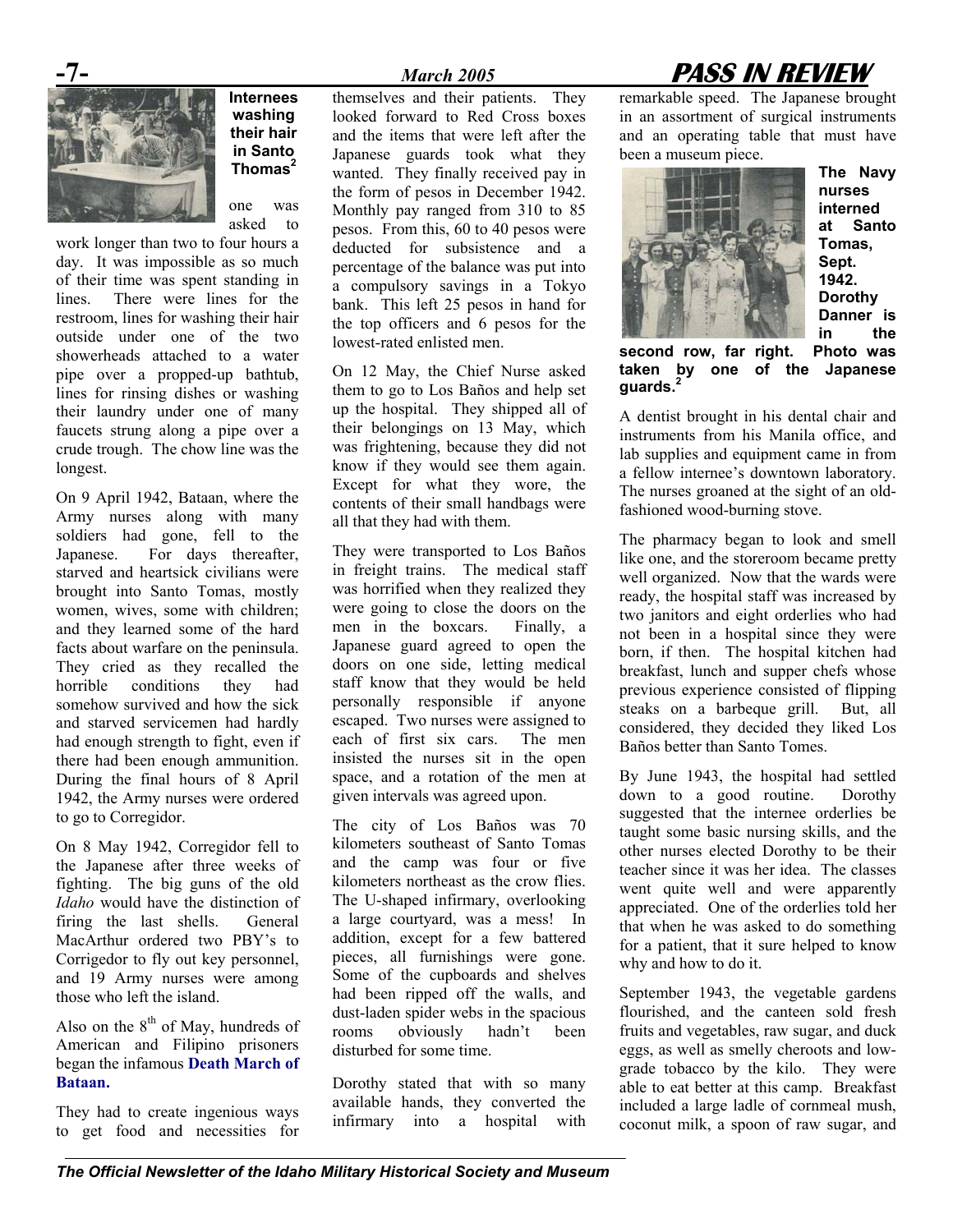## **PASS IN REVIEW** *March 2005* **-8-**

coffee. Lunch was mongo beans flavored with beef (caribou), and supper was vegetable stew with visible meat, a good serving of rice, usually a banana, and a cup of tea.

Dorothy also became the hairdresser for the nurses. They all kept their hair short which was easy to keep clean.

Christmas 1943, they received cases of Comfort Kits from the Red Cross. Dorothy stated they were more of a morale booster than anything else, with their small cans of spam and party loaf, their packages of dried fruit, powdered milk, a fairly large chocolate candy bar, and a small container of instant coffee.

In the middle of February 1944, mail and personal packages lifted everybody's spirits. Standard-size Red Cross packages were unloaded while year-old letters were being<br>distributed. Dorothy received a Dorothy received a letter and package from her mother.

The Japanese began to send more internees from Santo Tomas over to Los Baños. On 7 April 1944, 530 internees arrived. They sent all of their criminals, whores, thugs and thieves, not to mention the near-sick, the mentally sick, and the socially unwanted who promptly began stealing from the barracks and the gardens. The scarcity of food had become such a problem that individual gardens were in demand. Available land was surveyed and a drawing was held for the remaining little plots.

They all began to lose considerable weight. One of the other nurses pinned up the seams in Dorothy's two uniforms and sewed them for her.

Thankfully, there was no shortage of morphine, which came with the Red Cross supplies. Without it, general anesthesia would have been more than they could have handled. Pain wasn't the only thing they had to contend with; as time went by, death

was no longer a stranger in Los Baños. More and more of the old timers began to die, and then young people began to die too.

In August 1944, Japanese continued to hack away at the food supply issued to the camp. What had been six caldrons of cornmeal mush for breakfast was reduced to four, and to make enough to go around, ground rice was added. Now, the daily menu consisted of ersatz coffee at 0730, cornmeal mush with coconut milk at 1030, and a questionable supper at 1600. The canteen ran out of everything in short order when the camp was told that everyone's money was to be turned over to the Japanese commandant.

Internees at Santo Tomas and POW's in Bilibid were accustomed to seeing the Japanese pilots shoot at a towplane's target, but on 21 September 1944, they were startled when one of the practicing planes exploded in midair. After that came waves of American planes that finished off the rest of the exercising Japanese planes. At the same time, they in Los Baños wondered what the guards were looking at in the distance. A battling US Hellcat and a Japanese Zero were far enough away that their dogfight maneuvering seemed no more than practicing. But then antiaircraft puffs of smoke began peppering the sky, and the Zero exploded!

The Japanese took over their YMCA building, turning it into a Japanese field hospital. Except for their hospital, all the other original camp's buildings were to be temporary quarters for transient Japanese troops.

Starting on 15 October, air raids over the Manila Bay area went on almost daily, too far away from Los Baños for them to see anything more than the comforting flights off in the distance. On 20 October, the grapevine told them that General MacArthur had returned.

In the meantime food was becoming even more scarce. The Japanese supply officer had all of the camp's salt moved to the garrison's, and he issued a daily ration of only six grams for the entire camp. They were becoming more and more aware of what real hunger was all about.

A delegation went to the commandant with a plea for more food, but they were told that it was in the hands of the supply officer. Meanwhile there was less than ever, and no more coconuts. The nurses were glad they had something meaningful to do. Without a worthwhile incentive, many lethargic people were too sick to do anything for themselves. After Thanksgiving, around 200 internees were sent from Santo Tomas to Los Baños. About two-thirds volunteered, thinking the food situation would be better there.

The internees began to talk about food incessantly. Young children drew pictures of food they had heard of but had never seen or tasted. Thoughts of chocolate bars sent them into fantasyland. The Red Cross Comfort Kits had them, and believers thought the Comfort Kits would arrive any day. But the Japanese commandant told them that there had been no Red Cross supplies brought into the Far East since last year.

On 22 and 23 December 1944, it was easy to find volunteers to bring 500 sacks of rice into the camp. The commandant let it be known that at the rate it was being consumed, it would last about three months. But the commandant did not mention that the largest share would be used by the Japanese garrison.

The nurses spent their third Christmas as internees. Midnight mass was conducted in the barracks chapel, and nearly as many non-Catholics as Catholics attended. On Christmas Day, General George Kenney's Army Air Force presented a gift of its own: a dramatic show, as hundreds of bombers and fighters roared overhead.

The days after Christmas were truly down, down, down. Meager servings from the main kitchen did little for empty stomachs. Drugs and medical supplies were all but gone, and their patients got little more than concerned nursing care and friendly smiles.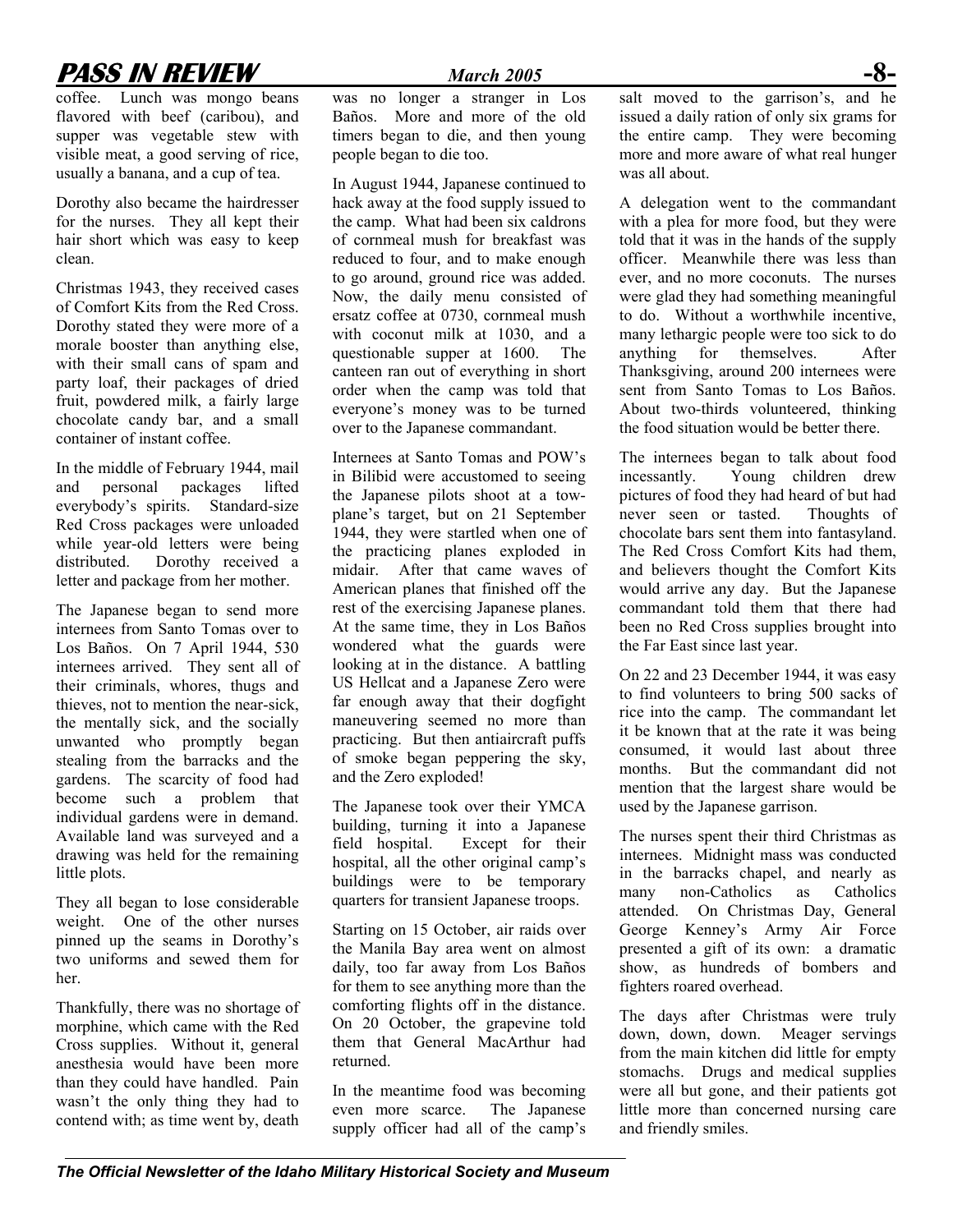$-9-$ <br>Long gone was the crude campmanufactured soap, impossible to make without lard or coconut oil, and the hospital was farther than ever from an aseptic haven. Gum from the one rubber tree was no longer available since it, too, had been chopped down for firewood. Now there was nothing in the way of an adhesive to hold dressings in place.

On 9 January 1945, the Japanese turned the camp over to the American camp committee. The committee renamed the camp, *Camp Freedom*. The Japanese left food provisions to last two months if used wisely. But the committee did not know if the Japanese had actually left the area. They told the detainees that they were probably still in a war zone and subject to all the dangers and risks of actual warfare. The committee reiterated the dangers of going out of the camp, and then he made his final statement. "Breakfast will be served at 0830, lunch at 1230, and dinner at 1700 with full rations for all!"

The next day, the entire internee body assembled outside at 0700, where a makeshift bamboo flagpole had been set up. They all stood at attention and watched tearfully as an American flag was raised to the top of the pole. It was an electrifying moment as they sang "The Star Spangled Banner." The American flag was replaced by England's along with their national anthem, then it too was lowered. Dorothy said she never did find out who managed to hang onto the flags.

On 15 January 1945, they were awakened at 0230, **and found themselves looking back into the Japanese commandant's ugly face.** The return of the Japanese was the worst blow ever. The internees who had so magically come to life during that week fell back into their state of collapse. Before the Japanese commandant retired, he released enough food for the camp's

breakfast, sealed the big refrigerator, and left sleepy guards at both bodegas (pantries).

While they were *Camp Freedom*, many detainees left the camp. Now the Japanese were trying to make sure no more detainees were able to leave. They shot them leaving or as they tried to sneak back into the camp.

Their food situation worsened again because of the Japanese deliberate interference. By early February 1945, nearly all of their food was gone. It was suicidal for a rat, a snake or a snail to venture into their camp. Food had dwindled to swamp weed, and soon that was gone.

The morning of 23 February 1945, began as every other morning and then suddenly there was a deafening roar of *nine* C-47's circling the camp at a low altitude. A bold banner attached to the fuselage of the lead plane read **RESCUE!!** Everything happened so fast. Bullets were flying in all directions. Then, as the C-47's glided over the drop zone on the other side of the field, out jumped one parachutist after another, machine guns blazing.

The roaring sound of amtracs came closer. Down went the fences; in came the ungainly box-shaped vehicles with tractor treads. The first one wheeled into the hospital's circular drive; the others turned into the open area across the road. **Magnificent, healthy American soldiers** emerged from the amtrac, down the lowered ramp. Smiling and alert, their heroes had come in their camouflaged uniforms, pockets bulging with hand grenades, cartridge clips, and K rations.

They found out that a Filipino lad had been partially responsible for their liberation. He had appeared out of nowhere and had asked the American major when they were going to Los Baños. The prisoners would also learn that two men who had escaped from Los Baños during *Camp Freedom* week had played an

## **-9-** *March 2005* **PASS IN REVIEW**

important role in the rescue. They had helped prepare a map of the camp and had told of the camp's routine and the condition of the people.

An elaborate plan had been devised involving the help of the guerrillas. Then, just minutes before the rescue started, this dispatch had apparently come in: **URGENT RECEIVED RELIABLE INFORMATION THAT LOS BAÑOS IS SCHEDULED FOR MASSACRE ON 23 FEB W.C. PRICE, COLONEL GSC (GUERR) CHIEF OF STAFF.** 

One of the rescuers wondered if General MacArthur knew that the Japanese starved their prisoners who are about to be executed.



#### **The liberated nurses being briefed by Admiral Thomas C. Kinkaid. Dorothy Danner is the one seated, having been overcome by extreme exhaustion.2**

After their dramatic rescue, sequential events were more or less anticlimactic. They were taken to New Bilibid Prison at Muntinlupa where the Red Cross had their mail waiting for them.

There were many adjustments to make in a world that had changed so rapidly. So many new drugs and sterile administration sets designed for treating casualties on the spot. So many disposables, and it hurt to see presterile intravenous tubing and single-use needles thrown into the trash.

And food! It was served cafeteria-style in the prison's mess hall, so much, ever so much. To see the large empty cans of Spam being tossed away was unbelievable. Dorothy asked for milk and a slice of bread to wash down the vitamins of all kinds that were being distributed in wholesale lots. She knew